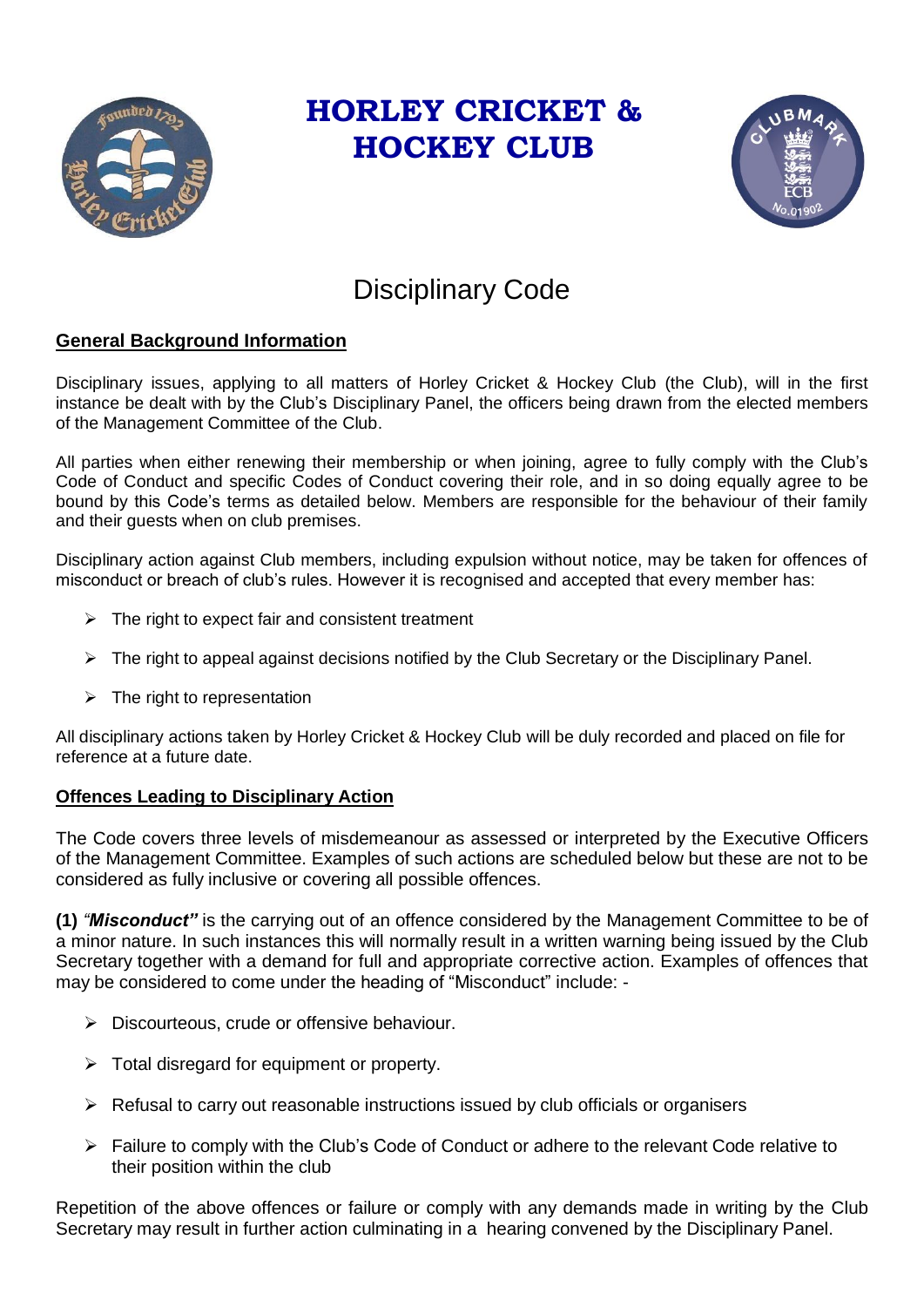**(2)** *"Serious Misconduct"* is the carrying out of an offence of such gravity that in the opinion of the Club's Management Committee it warrants a disciplinary hearing. Whilst not an exhaustive list, examples of offences, which may be considered as serious misconduct include: -

- $\triangleright$  Deliberate or consistent breaches of club rules
- $\triangleright$  Any attempt to achieve gains or advantage over others by unfair or unscrupulous means
- $\triangleright$  Theft or misappropriation
- $\triangleright$  Use of threatening or abusive behaviour
- $\triangleright$  Substance /drug abuse by a member..
- $\triangleright$  Malicious interference with equipment or club property
- $\triangleright$  Disregard for one's own or other people's safety

Any other action, which in the opinion of the Elected Officers, may bring the Club's name into disrepute.

**(3)***"Gross Misconduct"* is action of such seriousness that the Elected Officers of the Management Committee will require the immediate expulsion of the offender from the Club. The Elected Officers may by means of an executive decision summarily expel such an offender without invoking a disciplinary hearing. The expelled member will have the right to a disciplinary hearing as soon as this can be arranged but will remain expelled until and unless such a hearing overturns the Executive decision.

Examples of gross misconduct would include:-

- $\triangleright$  Physical violence of assault towards other persons at the Club, including serious threatening, intimidating or forceful behaviour
- $\triangleright$  Substance /drug abuse found passing or trading in such substances.
- $\triangleright$  Reckless disregard of safety and basic safety rules
- $\triangleright$  Being convicted of criminal offences involving physical violence or abuse

Other acts that the Elected Officers consider to be of such serious nature perpetuated against the Club, its members or any other party.

If the matter relates to a child protection issue then the incident must immediately be referred to the Club's Welfare Officer who will investigate and report back to the Club's Management Committee, always adhering to the guidelines detailed in the Club's Safe Hands Policy Paper.

Regardless of the level of misdemeanour should the behaviour of a member be deemed offensive or to be in breach of the Club's Code of Conduct then the Club's Senior Bar Staff are empowered to immediately suspend that members membership .In taking such action the incident must be fully reported in writing to the Disciplinary Panel withinin 24 hours.

Pending the conclusion of their investigation a member may be suspended by the Disciplinary Panel. Suspension itself is not deemed a penalty but rather a way in which an investigation can be carried out in a controlled and calm manner.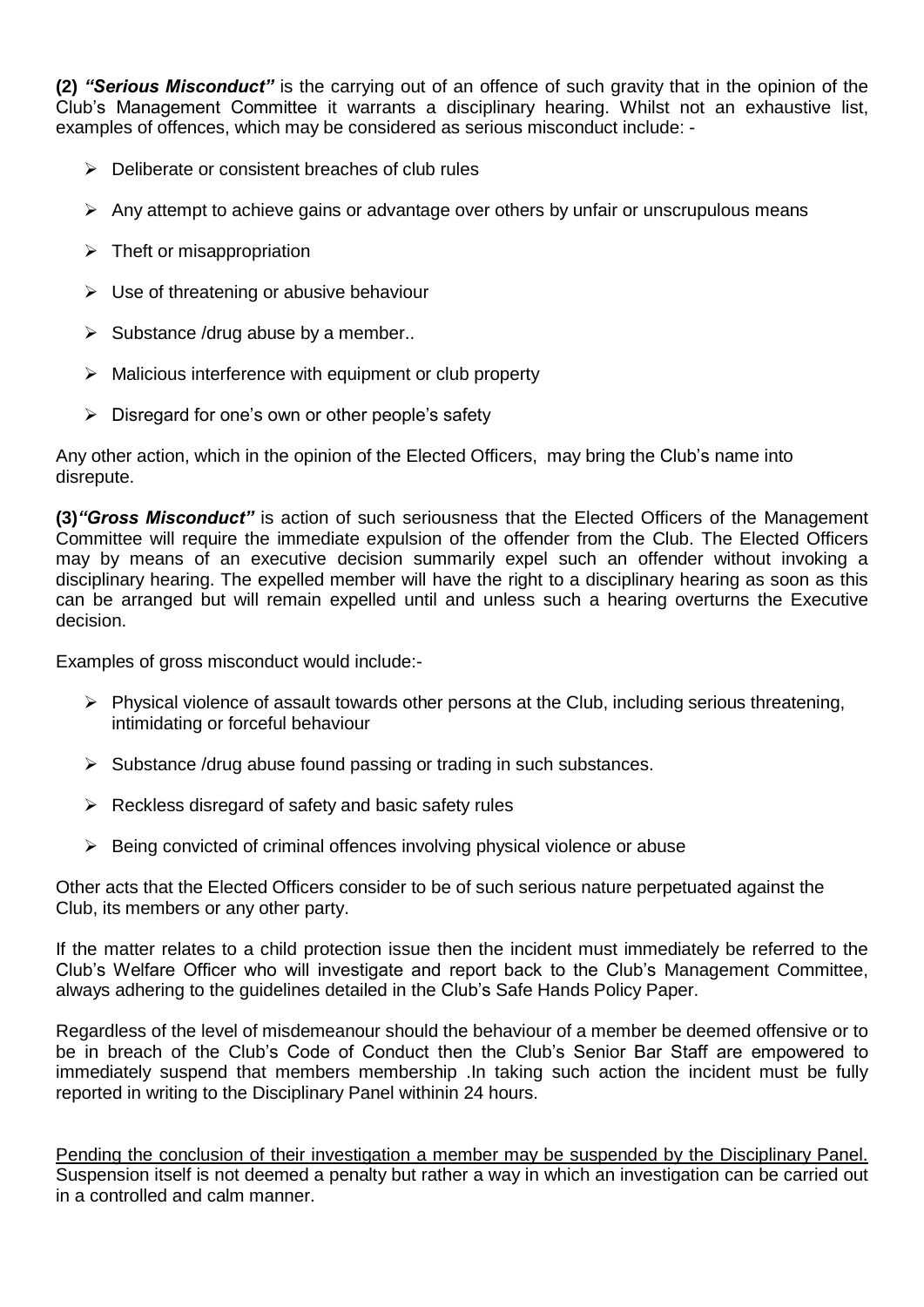#### **Disciplinary Procedure**

On receipt of a written complaint the Disciplinary Panel will decide whether the complaint falls within the scope of this disciplinary code. If in their opinion it does, then the decision will be made as to the level of offence as outlined above.

If the offence is considered to be one of simple misconduct, the Disciplinary Panel may instruct the Club Secretary to write to the offender with a formal written warning including the demand for an apology or other corrective action that may be deemed appropriate.

The members of the Disciplinary Panel will also attempt to obtain approval for their action from the complainant.

A disciplinary file will be opened by the Club Secretary in which will be placed copies and records of the original complaint, together with the written warning and any other correspondence.

The action outlined above will normally finalise the process unless any of the parties involved object strongly to the decision made in which case they may lodge an appeal with the Club Secretary asking that the matter be further reviewed by an Appeals Committee. For this purpose an Appeals Committee will be comprised of a minimum of three elected members of the Management Committee or alternatively if it is felt that the appeal may compromise the position of certain members of the Management Committee then at the Management Committee's discretion the Appeals Committee can be comprised of three senior members of the club. The Appeal Committee shall have power to amend or revoke any decision made, their decision being final and binding on all parties.

The Appeals Committee's judgment will be communicated to the Club Secretary who will convey the decision in writing to all parties concerned.

Should the complaint be considered by the Disciplinary Panel to be one of serious misconduct, then the following procedure will be implemented: -

An immediate full investigation will be undertaken by the Disciplinary Panel which will include interviewing witnesses and thereafter securing from them signed witness statements.In addition the Panel will interview the parties subject to the complaint and secure their signed statements. Having gathered the information, a detailed report will be compiled which will conclude with the Panel's recommendation as to the action that should be taken including their view as to the level of punishment if so appropriate..

The Panel's report will be reviewed by the Club's Management Committee and thereafter the complainant will be advised in writing by the Club's Secretary as to the decision made..

In certain instances it may prove possible for the Disciplinary Panel to resolve the dispute amicably and to the mutual satisfaction of the parties concerned, however whatever the outcome a full report will be submitted to the Management Committee a copy of which being held on the member's file if so warrented..

Where the Disciplinary Panel consider the behaviour to be viewed as Gross Misconduct, then they may immediately suspend or expel an offender pending a final review being heard by the Management Committee.

The expelled member will have the right to appeal the decision, which will be heard by the Appeals Committee but will remain suspended until and unless such a hearing overturns the Managements decision.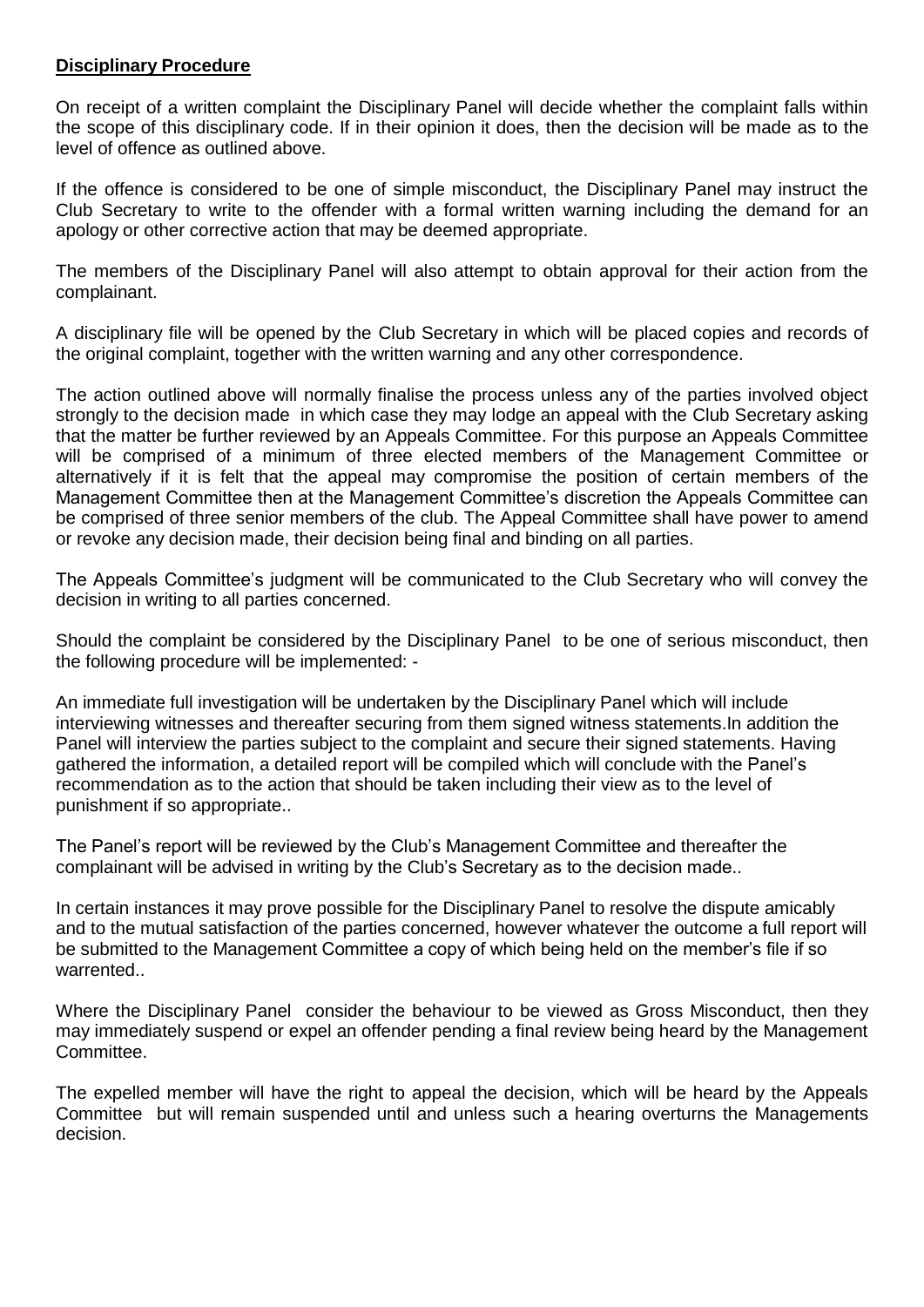#### **Disciplinary Hearing**

A disciplinary Panel will be appointed which will consist of: -

Three Executive Officers of the Management Committee, their tenure being for a minimum of one year or until such time as the constituent parties are changed at a Management Meeting. In the event that it is viewed by the Management Committee that a member or members of the Panel's position be compromised, then at their discretion the Panel may be comprised of senior members of the club for that particular case..

All witnesses will be interviewed and will be asked to complete a written statement which will be subsequently reviewed by the Panel..

Within 6 days of the complaint being lodged the Disciplinary Panel are expected to have concluded their investigation and to have submitted their findings to the Management Committee however this is a guideline as they may adjourn their investigation to allow further evidence to be referred to if deemed necessary.

As a general rule, within 5 working days of the written report being issued, a full meeting of the Management Committee will be convened to read through the recommendations and thereafter arrive at a decision as to the appropriate level of penalty, which may include tempory or permanent expulsion of the offender from the club. Immediately thereafter the Club Secretary will notify the offender/s of the penalties imposed which will be effective from the date of the decision.

#### **Penalties**

The penalties imposed will have immediate effect, notwithstanding the possibility of an appeal. The club will in all cases comply with the requirements of the governing Sports body and Child Protection policies as detailed in the club's Safe Hands Policy paper.

#### **Appeals**

If an appeal of the decision or penalty is to be made, then written notice of appeal by way of 1st class post to the Club Secretary must be given by the offender/s, within 28 days of being notified of the decision. No appeal will be valid or considered after that period has elapsed. It will not be sufficient to state "I wish to appeal", the offender must give full written grounds for the appeal, stating exactly what is being appealed against and the reasons for this.

An appeal hearing will be convened as soon as practicable being no later than 10 days after the appeal has been lodged. The Appeal Committee will consist of 3 members of the Executive Committee who did not take part in the Disciplinary hearing and they will elect their own Chairperson (who will have the casting vote). In the event that it proves difficult to identify 3 qualifying members of the Management Committee the Secretary will approach three senior members of the Club asking that they hear the appeal.

The Appeal Committee shall have power to amend or revoke any decision made at the pervious disciplinary hearing.

The decision of the Appeal Committee is final and binding on the parties and not subject to further appeal.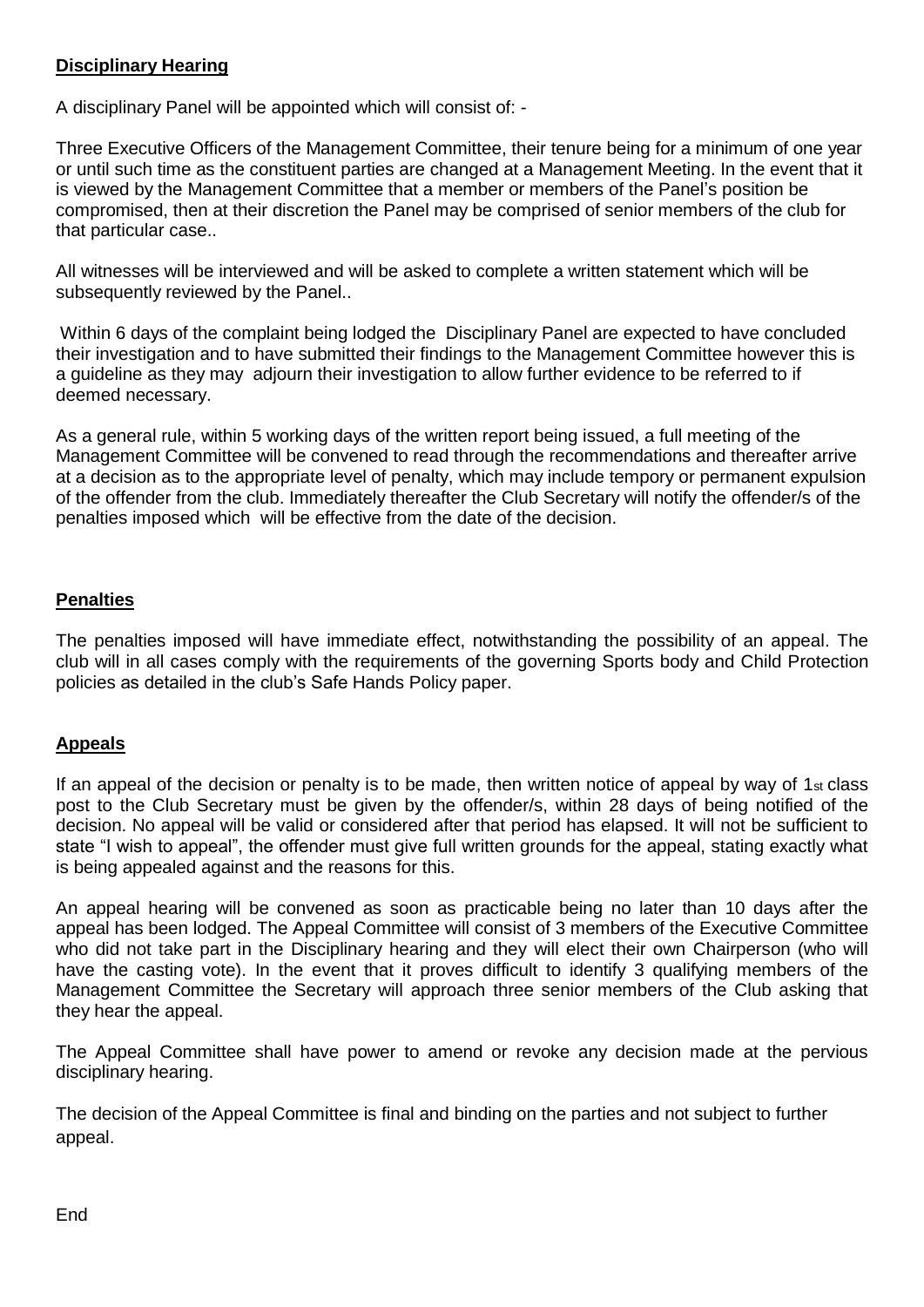Time schedule of actions taken re the three levels of Misconduct are scheduled below. This is a guideline which for the most part should be adhered, although it is recognised that in some circumstances delays can arise. However for the sake of expediency the time schedule has to be the target.

### **Disciplinary Code Timetable re Simple Misconduct**

| <b>Action</b>                      | By whom                                                         | By when                            |
|------------------------------------|-----------------------------------------------------------------|------------------------------------|
| Letter of complaint received and   | Club Secretary                                                  | By return of post.                 |
| acknowledged                       |                                                                 |                                    |
| Disciplinary Panel sits to hear    | Club Secretary notifies the                                     | Panel should have started its      |
| evidence.                          | Disciplinary Panel of the reported                              | investigation within 3 days of the |
|                                    | misdemeanour meeting                                            | complaint letter being             |
|                                    |                                                                 | acknowledged.                      |
|                                    | Investigation chaired by one of the<br>3 Panel members who will |                                    |
|                                    | generally be senior members of the                              |                                    |
|                                    | Club                                                            |                                    |
| Panel to have concluded its        | Elected Chair of that particular                                | Within 6 working days of the       |
| investigation and decided on       | <b>Disciplinary Panel</b>                                       | complaint letter being             |
| appropriate level of misdemeanour. |                                                                 | acknowledged.                      |
| Informing the Club Secretary as to |                                                                 |                                    |
| their decision                     |                                                                 |                                    |
| Formal written warning issued and  | Club Secretary                                                  | Immediately on receipt of Panels   |
| copy filed*                        |                                                                 | decision.                          |
| *If written objection to decision  | Club Secretary will liaise with Club                            | Appeal Committee formulated        |
| received by Club Secretary from    | Chairman who will appoint 3                                     | within 5 days of objection being   |
| either offender or complainant     | suitable people onto the Appeals                                | received.                          |
| matter referred to Appeals         | Committee                                                       |                                    |
| Committee                          |                                                                 |                                    |
| *Investigation undertaken by       | <b>Appeals Committee</b>                                        | Appeal to be heard within 10       |
| Appeals Committee and decision     |                                                                 | working days of objection being    |
| made and minuted. Decision         |                                                                 | received with result conveyed to   |
| together with Minutes of Meeting   |                                                                 | Club Secretary                     |
| conveyed to Club Secretary         |                                                                 |                                    |
| *Appeal Committee decision         | Club Secretary to convene                                       | Management Meeting to be held      |
| discussed by Management with       | Management Meeting and write                                    | within 5 days of Appeals           |
| written notification sent to both  | letters.                                                        | Committee's decision and           |
| offender and complainant           |                                                                 | appropriate letters sent.          |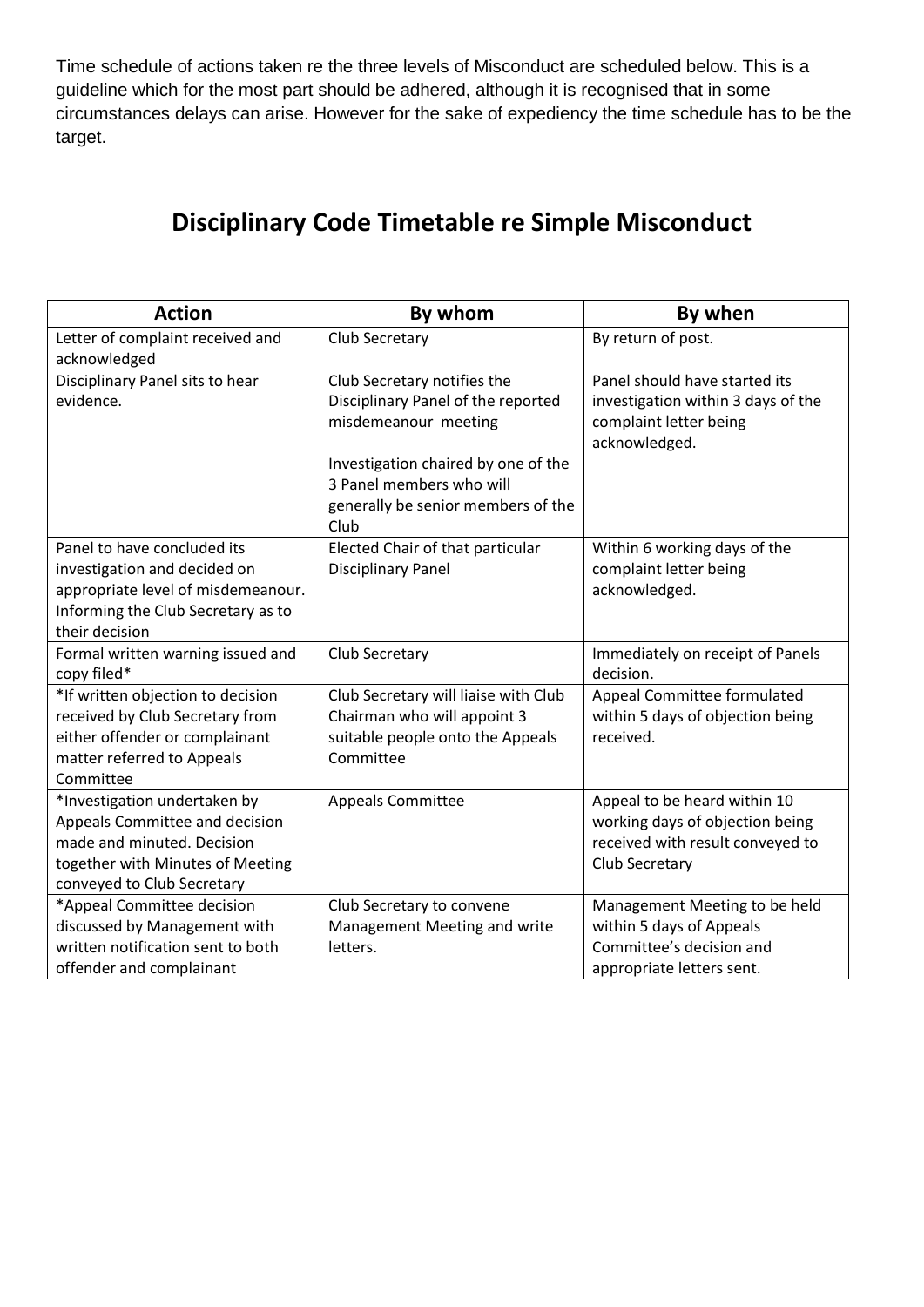## **Disciplinary Code Timetable re Serious Misconduct**

| <b>Action</b>                                                                                                                                                 | By whom                                                                                                              | By when                                                                                                                                               |
|---------------------------------------------------------------------------------------------------------------------------------------------------------------|----------------------------------------------------------------------------------------------------------------------|-------------------------------------------------------------------------------------------------------------------------------------------------------|
| Letter of complaint received and<br>acknowledged                                                                                                              | Club Secretary                                                                                                       | By return of post                                                                                                                                     |
| Disciplinary Panel sits to hear and<br>review evidence                                                                                                        | Club Secretary notifies members of<br>Disciplinary Panel of reported<br>misdemeanour.                                | Disciplinary Panel commence<br>investigation with 3 working days<br>of complaint letter being<br>acknowledged.                                        |
| Witness statement taken and other<br>evidence collated. Written report<br>submitted to Management Comm.                                                       | <b>Disciplinary Panel</b>                                                                                            | Report to be submitted within 3<br>working days of appointment of<br>Disciplinary Panel.                                                              |
| Management Meeting held to hear<br>report and consider the<br>recommendations of the<br>Disciplinary Panel. S                                                 | Club Secretary to convene<br>Management Meeting upon<br>notification of conclusion of<br>investigation.              | Meeting held within 5 days of<br>Secretary receiving report from<br><b>Disciplinary Panel</b>                                                         |
| Complainant advised as to decision<br>made by Management and of<br>proposed action with copy held in<br>members file.                                         | Club Secretary                                                                                                       | Letter detailing Management<br>Committee decision sent within 1<br>day of f Management<br>Meeting.Copy of letter and overall<br>findings held on file |
| If written objection to decision<br>received by Club Secretary from<br>either offender or complainant<br>matter referred to Appeals<br>Committee              | Club Secretary will liaise with Club<br>Chairman who will appoint 3<br>suitable people onto the Appeals<br>Committee | Appeal Committee formulated<br>within 5 days of objection being<br>received.                                                                          |
| Investigation undertaken by Appeals<br>Committee and decision made and<br>minuted. Decision together with<br>Minutes of Meeting conveyed to<br>Club Secretary | <b>Appeals Committee</b>                                                                                             | Appeal to be heard within 10 days<br>of objection being received with<br>result conveyed to Club Secretary                                            |
| *Appeal Committee decision<br>discussed by Management with<br>written notification sent to both<br>offender and complainant                                   | Club Secretary to convene<br>Management Meeting and write<br>letters.                                                | Management Meeting to be held<br>within 5 days of Appeals<br>Committee's decision and<br>appropriate letters sent.                                    |